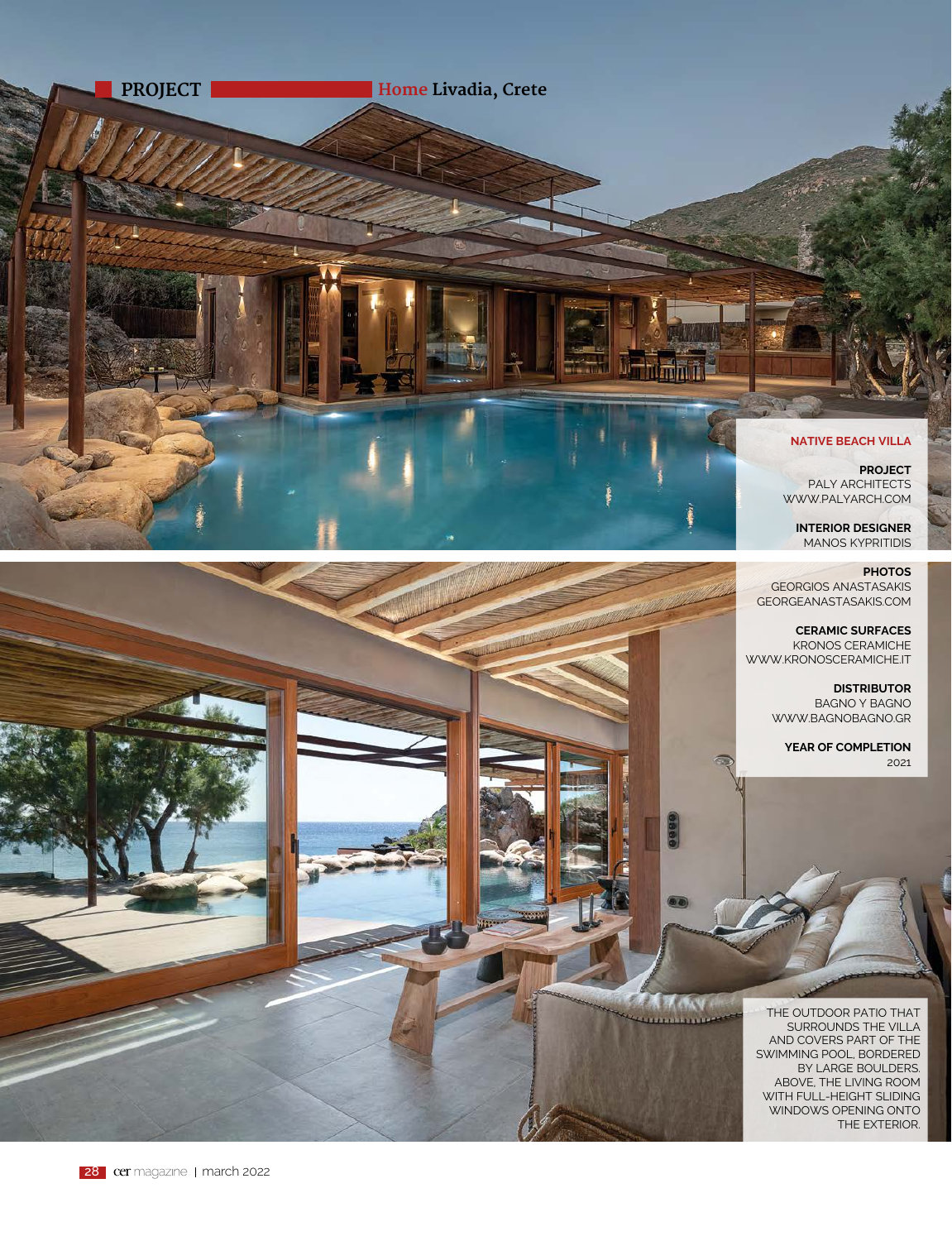

## On the shores of a mythical sea

THE LIVING ROOM, AN OPEN SPACE COMPLETE WITH A KITCHEN AREA, ADOPTS NATURAL TONES AND MATERIALS THAT ARE ECHOED IN THE STONE GREY PORCELAIN FLOOR TILES.

ON THE SOUTHWEST COAST OF CRETE, A VILLA OVERLOOKING THE CRYSTAL-CLEAR WATERS OF A BAY REFLECTS THE SPIRIT OF THE GREEK ISLAND WITH ITS FLUID SPACES AND MATERIALS IN HARMONY WITH NATURE

by Antonella Galli

Crete is a land of myths, history and nature. As writer Nikos Kazantzakis, a native of the island and author of Zorba the Greek (1946), put it, "Whoever sets foot on this island senses a mysterious force branching warmly and beneficently through his veins". In keeping with the spirit of this Mediterranean island, Paly Architects, an Athensbased practice founded by architects Nikos Lykoudis and Ismene Papaspiliopoulou, designed a holiday home called Native Beach Villa as part of the Elafonisi Villas collection of luxury properties. Located in the village of Livadia in the southwest

of the island, the villa blends in perfectly with its rugged and fascinating surroundings. The property boasts a splendid beachfront location in an unspoilt bay sheltered by a rocky escarpment that slopes gently down to the sea. A haven of peace and tranquillity, it follows the shape of the land and in keeping with local tradition maintains a harmonious relationship with the outside world. The villa consists of an 82-square-metre singlefloor volume surrounded by a large patio and a curved swimming pool delimited by large boulders. On the roof, a pergola shelters a solarium area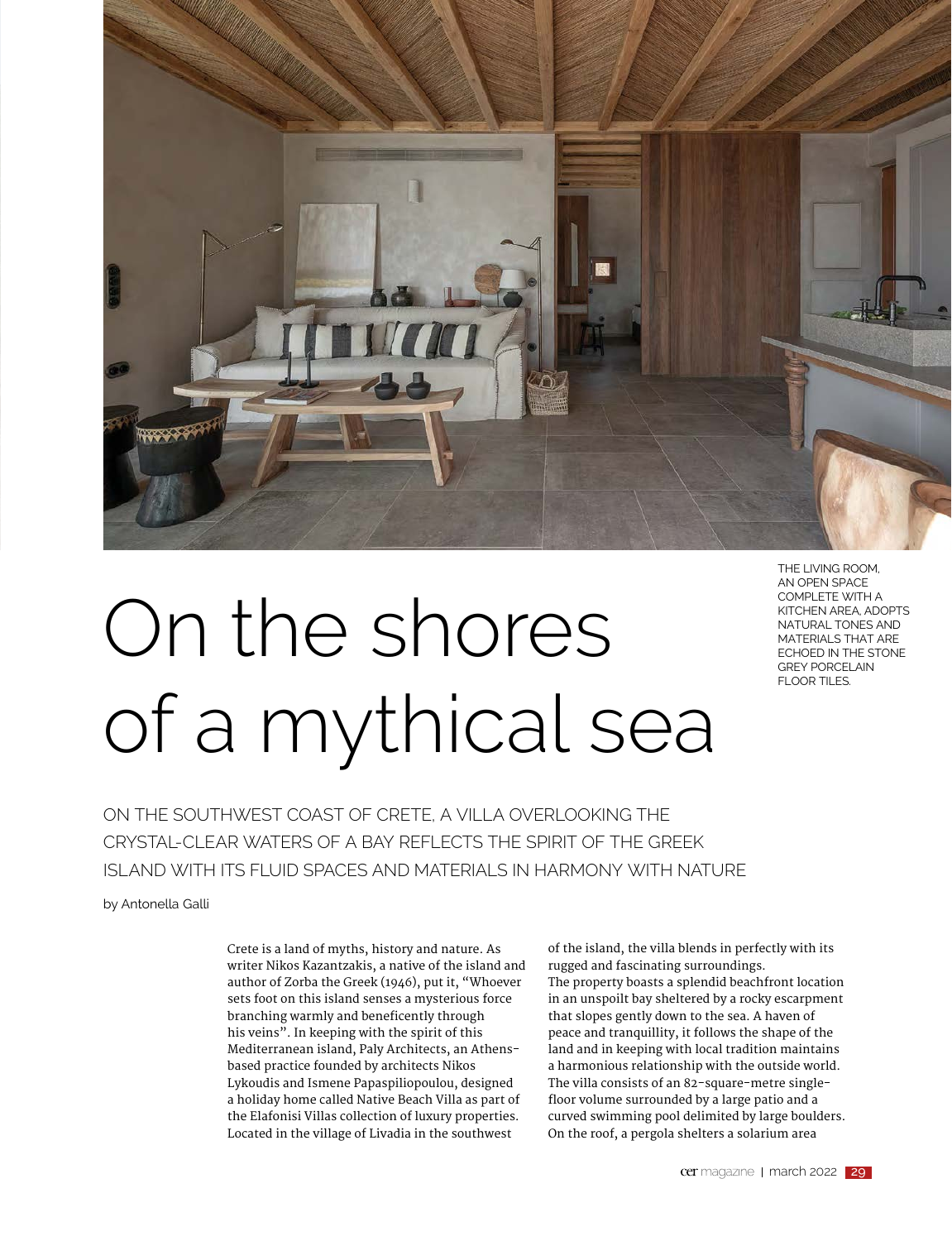





TOP AND ABOVE: THE KITCHEN FEATURES A PORCELAIN SINK AND WORKTOP THAT CONNECTS WITH THE OUTDOOR TABLE SEPARATED BY A GLASS DOOR.

with jacuzzi. "The minimalist rectangular volume contains the solids and voids that make up the living spaces," explain the architects. "Three tamarisk trees in front of the villa provide shade and delimit the boundary with the rocky beach. The outdoor oven made of local stone separates the entrance path and the patio while concealing the view of the private area from outside." The interior space of the villa, divided into two bedrooms, two bathrooms, a living room and an open-plan kitchen, was designed to maintain a sense of seamless continuity with the exterior. In the living room and the master bedroom, both of which overlook the patio and the swimming pool, the full-height glazed walls offer stunning views of the sea. In addition, the two adjoining rooms can be easily connected or separated thanks to a wooden sliding partition.

The materials chosen by Paly Architects – wood, stone and dusty, textured plaster, grey on the inside and light brown on the outside – draw from the local tradition and maintain as natural a look as possible. The furnishings are essential but stylish, made of solid wood and rattan and upholstered in neutral coloured fabrics. "The materials we chose – stone, metal with rust finishes, chestnut wood and earth-toned plaster – are all sourced locally," explain the architects. The exterior paving is made from traditional local stone, while porcelain tiles from Kronos Ceramiche's La Reverse collection were chosen for the interior thanks to their meticulous reproduction of the texture of natural stone. The tiles were chosen in the dove grey colour Taupe with Antique and Elegance finishes. The same products were also used for the wall tiles and for several custom-made elements, from the kitchen top to the tables and washbasins. These design solutions enhance the sense of continuity and the natural look of the rooms in harmony with the ancient landscape surrounding the villa.

## **RELATED ARTICLE**

Five ways Italian tile can improve the value and safety of your home

WWW.CERAMICA.INFO/EN/FIVE-WAYS-ITALIAN-TILE- $\vert \rangle$ CAN-IMPROVE-THE-VALUE-AND-SAFETY-OF-YOUR-HOME/